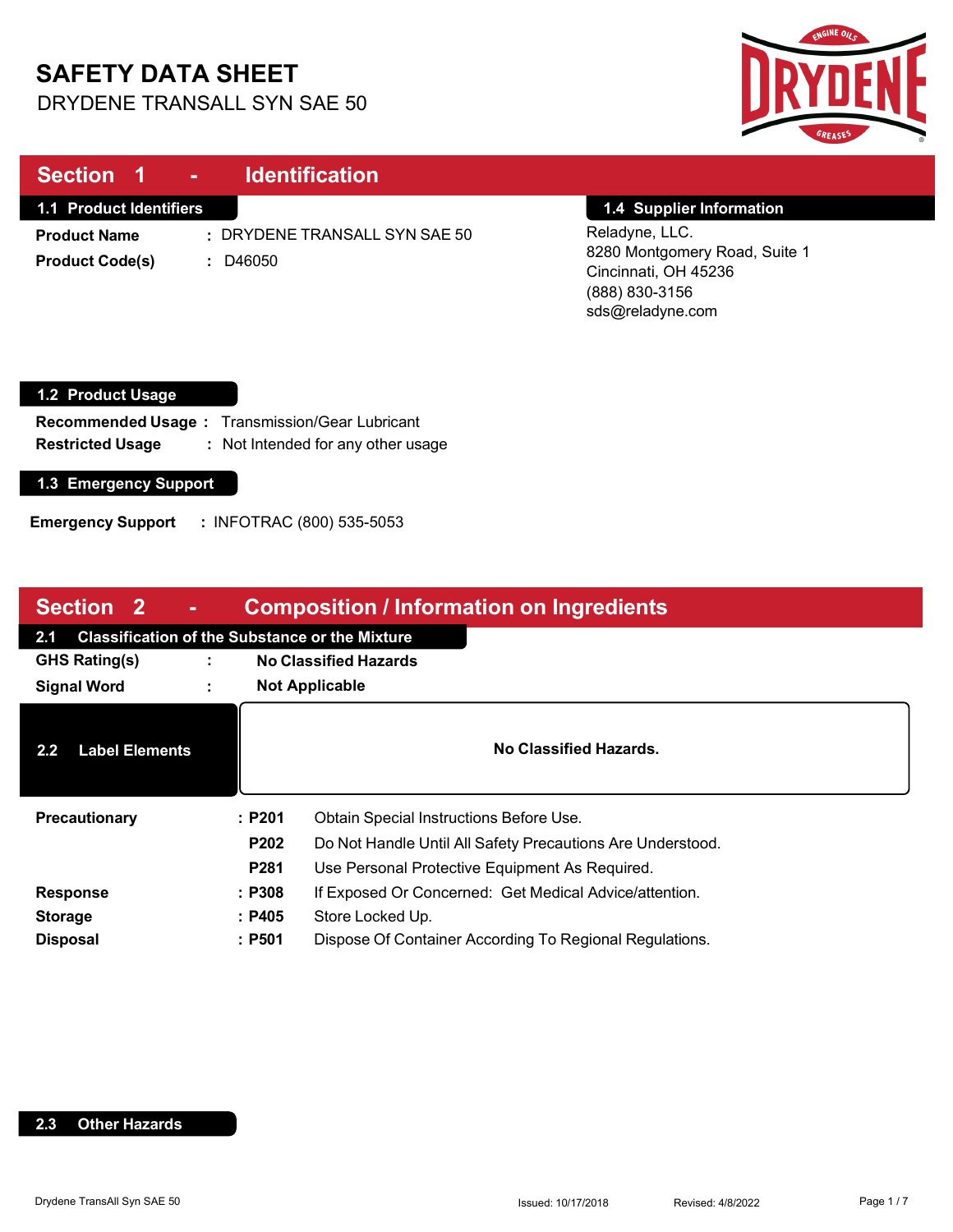**3.1 Substance Details**

| <b>Chemical Name</b>                                                                  | CAS#       | %Weight |  |
|---------------------------------------------------------------------------------------|------------|---------|--|
| DISTILLATES (PETROLEUM), HYDROTREATED HEAVY PARAFFINIC                                | 64742-54-7 | 30.0    |  |
| 2-PROPENOIC ACID, 2-METHYL-, DODECYL ESTER, POLYMER WITH METHYL 2-METHYL-2-PROPENOATE | 30795-64-3 | 2.0     |  |
| DISTILLATES (PETROLEUM), HYDROTREATED LIGHT PARAFFINIC                                | 64742-55-8 | 26.0    |  |

#### INERT The remaining percentage are not listed as Physical or Health Hazards (29 CFR 1910.1200) 42.0

Products containing mineral oil with less than 3% DMSO extract as measured by IP-346.

| <b>Section</b><br>4                  | <b>First Aid Measures</b>                                                                                                                                                                                                                                                                                                                                                                                                                                                                  |
|--------------------------------------|--------------------------------------------------------------------------------------------------------------------------------------------------------------------------------------------------------------------------------------------------------------------------------------------------------------------------------------------------------------------------------------------------------------------------------------------------------------------------------------------|
| <b>First Aid Measures</b><br>4.1     |                                                                                                                                                                                                                                                                                                                                                                                                                                                                                            |
| <b>Eye Contact</b>                   | : Immediately flush eyes with plenty of water occasionally lifting the upper and lower eyelids.<br>Check for and remove any contact lenses. Continue to rinse for atleast 20 minutes. Get<br><b>Medical Attention.</b>                                                                                                                                                                                                                                                                     |
| Inhalation                           | : Remove victim to fresh air and keep at rest in a position comfortable for breathing. If breathing<br>is irregular or if respiratory arrest occurs, provide artificial respiration or oxygen by trained<br>personnel. It may be dangerous to the person providing aid to give mouth to mouth<br>resuscitation. Maintain an open airway. Get medical attention if symptoms occur.                                                                                                          |
| Ingestion                            | : Wash out mouth with water. If material has been swallowed and the exposed person is<br>conscious, give small quantities of water to drink. Stop if the exposed person feels sick as<br>vomiting may be dangerous. Do not induce vomiting unless directed to do so by medical<br>personnel. If vomiting occurs, the head should be kept low so that vomit does not enter the<br>lungs. Never give anything by mouth to an unconscious person. get medical attention if<br>symptoms occur. |
| <b>Symptoms &amp; Effects</b><br>4.2 |                                                                                                                                                                                                                                                                                                                                                                                                                                                                                            |
| <b>To Physician</b>                  | : Treat symptomatically. Contact poison specialist if product has been ingested.                                                                                                                                                                                                                                                                                                                                                                                                           |
| <b>Specific Treatment</b>            | : No Specific Treatment.                                                                                                                                                                                                                                                                                                                                                                                                                                                                   |
| <b>Medical Attention</b><br>4.3      |                                                                                                                                                                                                                                                                                                                                                                                                                                                                                            |
| <b>Protection of First Aiders</b>    | No action should be taken involving any personal risk or without suitable training. It<br>may be dangerous to the person providing aid to give mouth-to-mouth resuscitation.                                                                                                                                                                                                                                                                                                               |
| <b>Note To Doctor</b>                | : Aspiration during swallowing or vomiting may severely damage the lungs. If evacuation<br>of stomach contents is necessary, use method least likely to cause aspiration.                                                                                                                                                                                                                                                                                                                  |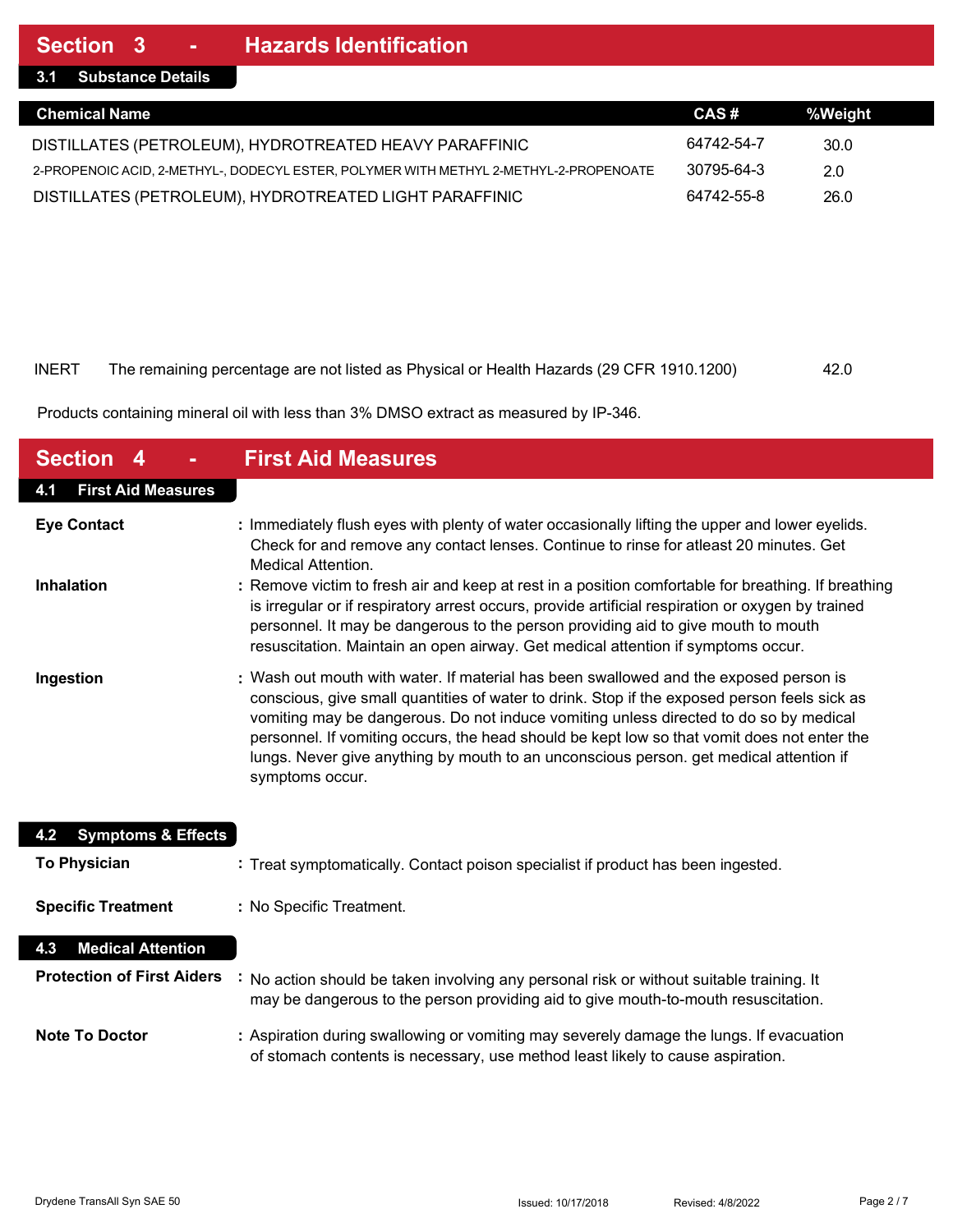### **Section 5 - Fire Fighting**

| UUUNUI V                                             |                                                                                                                                                                                                                                                                                                                                                                                                                                                                  |
|------------------------------------------------------|------------------------------------------------------------------------------------------------------------------------------------------------------------------------------------------------------------------------------------------------------------------------------------------------------------------------------------------------------------------------------------------------------------------------------------------------------------------|
| <b>Extinguishing Media</b><br>5.1                    |                                                                                                                                                                                                                                                                                                                                                                                                                                                                  |
| Suitable Media<br>Unsuitable Media                   | : CO2, Dry chemical, or Foam. Water can be used to cool and protect product. Do not use<br>water jet as an extinguisher, it will spread the fire.                                                                                                                                                                                                                                                                                                                |
| <b>Specific Hazards</b><br>5.2                       |                                                                                                                                                                                                                                                                                                                                                                                                                                                                  |
| <b>Specific hazards</b><br>arising from this product | : When heated, hazardous gases may be released including: sulfur dioxide. A solid stream of<br>water will spread the burning material. Material creates a special hazard because it floats on<br>water. This material creates a special hazard because it floats on water. This material is<br>harmful to aquatic life. Any fire water contaminated with this material must be contained and<br>prevented from being discharged to any waterway, sewer or drain. |
| <b>Firefighters Advice</b><br>5.3                    |                                                                                                                                                                                                                                                                                                                                                                                                                                                                  |
| <b>Special protective</b><br>equipment               | : Fire Equipment Information: Fire-fighters should wear appriovirate protective equipment and<br>sel contained breathing apparatus (SCBA) with a full face -piece operated in positive<br>pressure mode.                                                                                                                                                                                                                                                         |

### **Section 6 - Accidental Release Measures**

#### **6.1 Personal precautions, protective equipment**

**General Measures :** No health affects expect from the cleanup of this material if contact can be avoided. Follow personal protect equipment recommendations found in section 8 of this SDS.

#### **6.2 Environmental Precautions**

**Non-Emergency Personnel :** Avoid dispersal of spilled material and runoff and contact with soil , waterways, drains and sewers. Inform authorities if the product has caused environmental pollution Water Polluting Material may be harmful to the environment if released in large quantities.

| 6.3 Materials & Methods to Contain and Cleanup |                                                                                                                                                                                                                                                                                                                                                                                                                                                                                                                                   |
|------------------------------------------------|-----------------------------------------------------------------------------------------------------------------------------------------------------------------------------------------------------------------------------------------------------------------------------------------------------------------------------------------------------------------------------------------------------------------------------------------------------------------------------------------------------------------------------------|
| <b>Reference Section 8</b>                     | : Follow all protective equipment recommendations provided in Section 8.                                                                                                                                                                                                                                                                                                                                                                                                                                                          |
| <b>Spill Control Measures</b>                  | : Prevent the spread of any spill to minimize harm to human health and the environment if<br>safe to do so. Wear complete and proper personal protective equipment following the<br>recommendation of Section 8 at a minimum. Dike with suitable absorbent material like<br>granulated clay. Dispose of according to Federal, State, Local, or Provincial regulations.<br>Used fluid should be disposed of at a recycling center.                                                                                                 |
|                                                | Containment and Cleanup: Stop leak if without risk. Move containers from spill area. Approach release from upwind.<br>Prevent entry into sewers, water courses, basements or confined areas. Wash spillage's<br>with noncombustible, absorbent material e.g. sand earth vermiculite or diatomaceous earth<br>and place in container for disposal according to local regulations. Dispose of via licensed<br>waste disposal contractor. Contaminated absorbent material may pose the same threat<br>hazard as the spilled product. |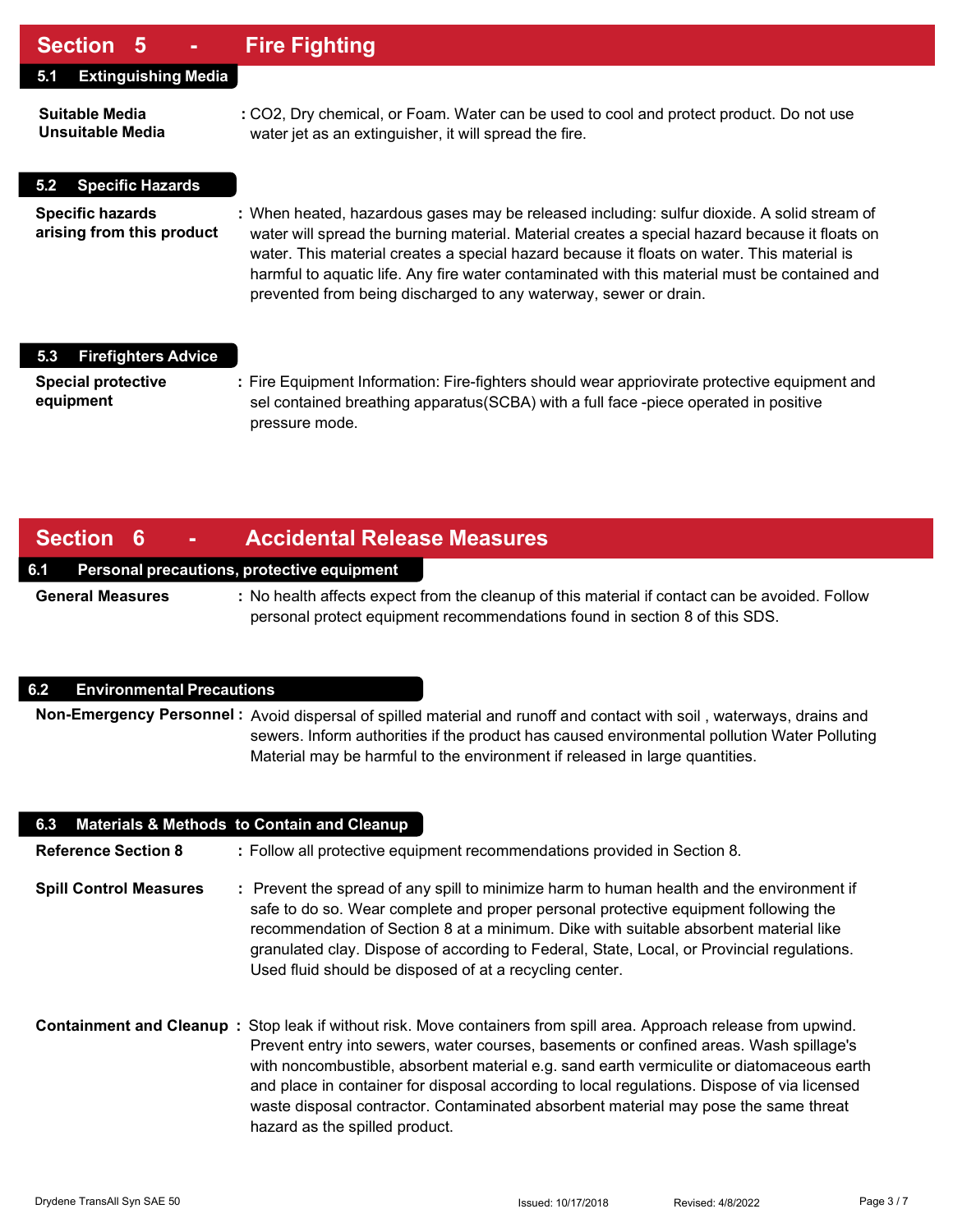### **Section 7 - Handling & Storage**

**7.1 Safe Handling**

**Personal Protective :** Put on appropriate personal protective equipment (see section 8). Do not ingest. Avoid **Equipment** contact with eyes, skin and clothing. Avoid breathing vapor or mist. Avoid release to the environment. Keep in the original container or an approved alternative made from a compatible material, keep lid tightly closed when not in use. Empty containers retain product residue and can be hazardous. Do not reuse container.

#### **7.2 Safe Storage**

**Required conditions :** Odorous and toxic fumes may form from the decomposition of this product if stored at temperatures in excess of 113 deg F (45 deg C) for extended periods of time or if heat sources in excess of 250 deg F (121 deg C) are used. Store away from incompatible materials. See section 10 for incompatible materials.

#### **7.3 Specific End Use**

**Designed Purpose :** This product is designed for use as a Antiwear Hydraulic Oil

| Section 8                | <b>Exposure Control</b><br>$\mathbf{m} \in \mathbb{R}^n$                                                       |                        |                                 |
|--------------------------|----------------------------------------------------------------------------------------------------------------|------------------------|---------------------------------|
| 8.1<br><b>CAS</b>        | <b>United States Exposure Limits</b><br><b>Chemical Name</b>                                                   | <b>Exposure Limits</b> | <b>Source</b>                   |
| 64742-55-8<br>64742-54-7 | Distillates, petroleum, hydrotreated light paraffinic<br>Distillates, petroleum, hydrotreated heavy paraffinic | 5mg/m3<br>5mg/m3       | <b>NLM CIP</b><br><b>IUCLID</b> |

| <b>Exposure Controls</b><br>8.2                 |                                                                                                                                                                                                                                                                                                                                                                                  |
|-------------------------------------------------|----------------------------------------------------------------------------------------------------------------------------------------------------------------------------------------------------------------------------------------------------------------------------------------------------------------------------------------------------------------------------------|
| <b>Engineering Controls</b>                     | : Material should be handled in enclosed vessels and equipment, in which case general room<br>ventilation should be sufficient. Local exhaust ventilation should be used at points where dust,<br>mist, vapors or gases can escape into the room air. No special requirements under ordinary<br>conditions of use and with adequate ventilation.                                 |
| <b>Enviromental Exposure</b><br><b>Controls</b> | : General room ventilation should be satisfactory. Local exhaust ventilation may be necessary if<br>misting is generated.                                                                                                                                                                                                                                                        |
| <b>Hygeine Measures</b>                         | : Always observe good personal hygiene measures, such as washing after handling the material<br>and before eating, drinking, and/or smoking. Routinely wash work clothing to remove<br>contaminants. Discard contaminated footwear that cannot be cleaned.                                                                                                                       |
| <b>Eye / Face Protection</b>                    | : If contact is likely, safety glasses with side shields are recommended.                                                                                                                                                                                                                                                                                                        |
| <b>Skin / Hand Protection</b>                   | : Butyl rubber. Use nitrile or neoprene gloves. Use good industrial hygiene practices. In case of<br>skin contact, wash hands and arms with soap and water. Use caution when opening manway<br>covers of storage and transportation containers. 3-nitroaniline crystals may be present on the<br>interior surface of these openings. 3-nitroaniline is toxic by dermal exposure. |
| <b>Respiratory Protection</b>                   | : Use a properly fitted air purifying or supplied air respirator complying with an approved standard<br>if a risk assessment indicates this a necessary. Respirator selection must be based on known<br>or anticipated exposure levels, the hazards of the product and the safe working limits of the<br>selected respirator.                                                    |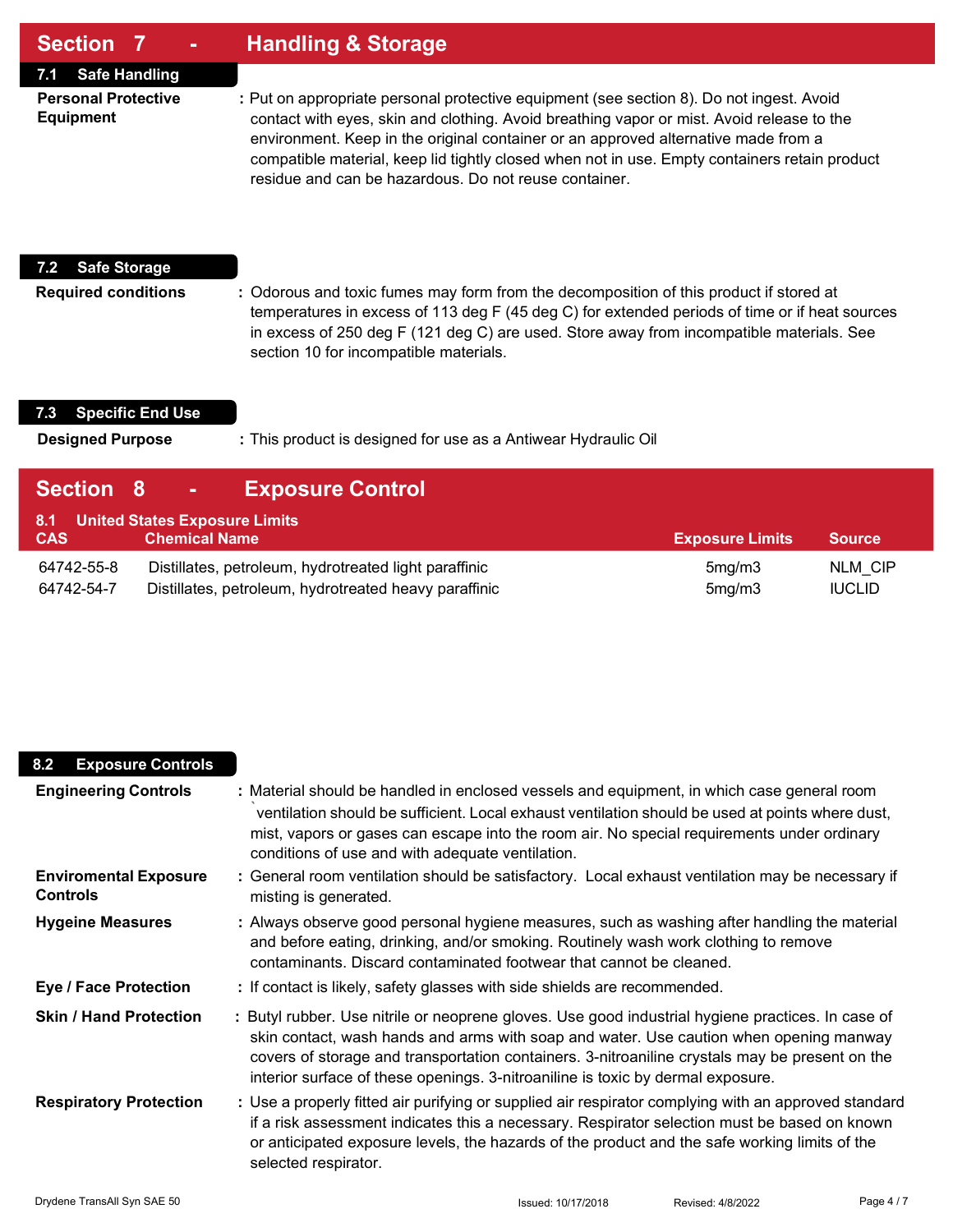## **Section 9 - Physical & Chemical Properties**

### **9.1 Information On Basic Physical and Chemical Properties**

| <b>Physical state</b>                  | : Liquid                      |
|----------------------------------------|-------------------------------|
| Color                                  | : B&C                         |
| Odor                                   | : Characteristic of Petroleum |
| Odor threshold                         | : No Data Available           |
| рH                                     | : No Data Available           |
| <b>Freezing Point</b>                  | : No Data Available           |
| <b>Boiling Point / Range</b>           | : No Data Available           |
| <b>Flash Point COC</b>                 | : 221C                        |
| <b>Evaporation rate:</b>               | : No Data Available           |
| <b>Upper Explosive Limits (% air)</b>  | : No Data Available           |
| Lower Explosive Limits (% air)         | : No Data Available           |
| Flammability (solid, gas)              | : Not Applicable              |
| Vapor pressure                         | : <1 mm Hq                    |
| Vapor density (air=1)                  | : > 1                         |
| <b>Specific Gravity</b>                | $\cdot$ 0.92                  |
| <b>Auto-ignition temperature</b>       | : Not Determined              |
| Decomposition temperature              | : Not Determined              |
| Solubility in water                    | : Negligible, 0-1%            |
| Partition coefficient, n-octanol/water | : No Data Available           |

# **Section 10 - Stability & Reactivity**

### **10.1 Material Analysis 10.2 Environmental Reactivity :** No Data Available **Chemical stability :** Stable Under Normal Circumstances. **Possibility of hazardous reactions :** Hazardous polymerization will not occur. **Conditions to avoid by <b>E : Temperatures above the high flash point of this combustible material in** combination with sparks, open flames, or other sources of ignition. **Incompatible materials incompatible materials incompatible materials Hazardous decomposition products :** Carbon monoxide, Smoke, Carbon monoxide, sulfur oxides, aldehydes, and other petroleum decomposition products in the case of incomplete combustion. Oxides of nitrogen, phosphorus, calcium, copper, magnesium, sodium, and

# **Section 11 - Toxicological Information**

| 11.1 Toxicological Effects |                                                                                   |
|----------------------------|-----------------------------------------------------------------------------------|
| <b>Ingestion Toxicity</b>  | : No hazard with normal usage.                                                    |
| <b>Skin Contact</b>        | : This material is likely to be slightly irritating to skin based on animal data. |
| <b>Inhalation Toxicity</b> | : No data available.                                                              |
| <b>Eye Contact</b>         | : The material is likely to be irritating to eyes based on animal data.           |

hydrogen sulfide may also be present

| CAS        | 11.2 Inhalation Toxicity Data<br>Chemical Name        | Test       | Value        | Species | $\blacktriangleright$ Source $\blacktriangleright$ |
|------------|-------------------------------------------------------|------------|--------------|---------|----------------------------------------------------|
| 64742-55-8 | Distillates, petroleum, hydrotreated light paraffinic | Inhalation | 3900ma/m3_4h | Rat     | NLM CIP                                            |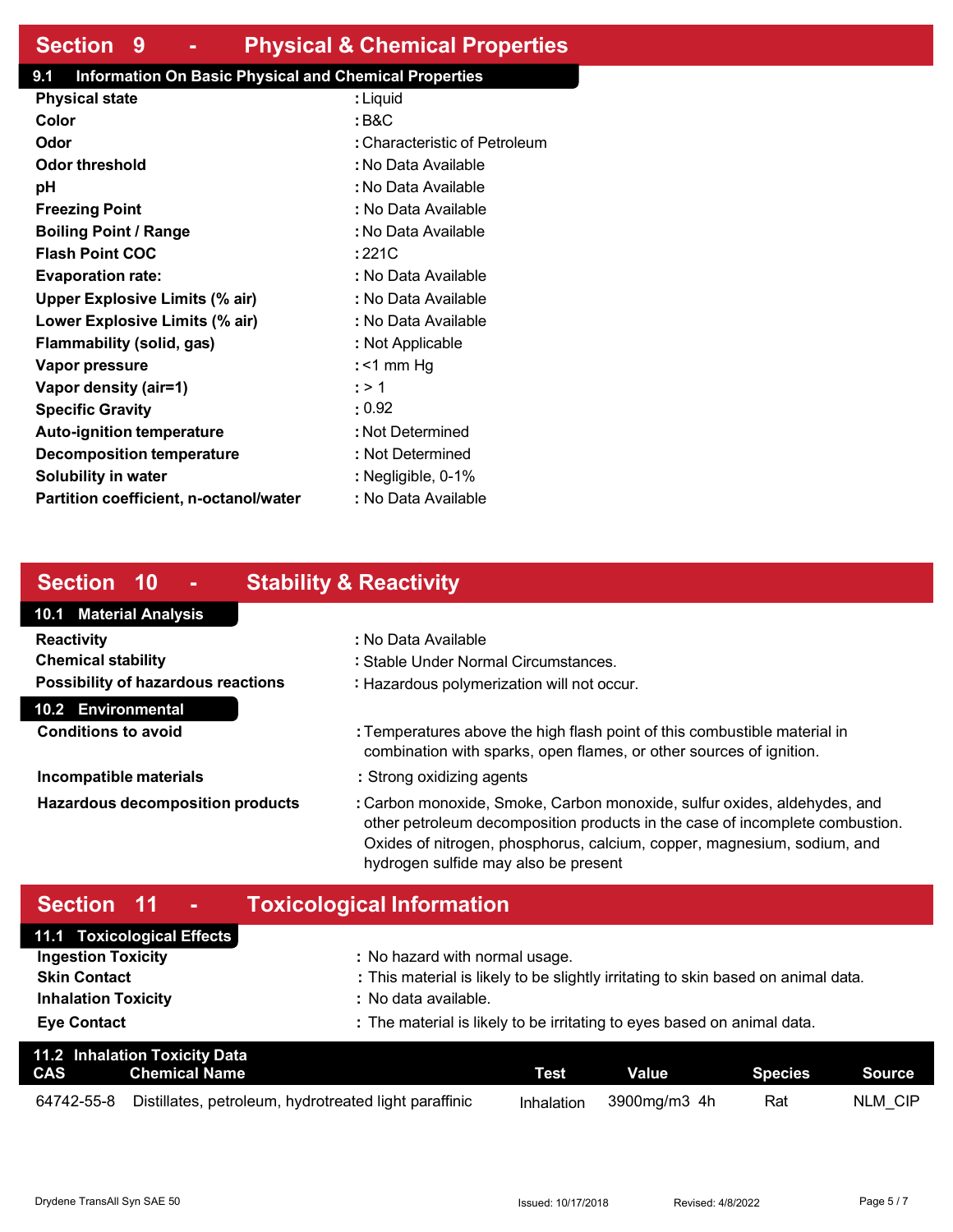| Section 11 -                                    | <b>Toxicological Information Continued</b>                                                                                                                                                              |
|-------------------------------------------------|---------------------------------------------------------------------------------------------------------------------------------------------------------------------------------------------------------|
| <b>Sensitizer</b><br><b>Mutagenicity</b>        | : No data available to indicate product or components may be a skin sensitizer.<br>: No data available to indicate product or any components present at greater<br>than 0.1% is mutagenic or genotoxic. |
| Carcinogenicity<br><b>Reproductive Toxicity</b> | : Not expected to cause cancer. This product meets the IP-346 criteria.<br>: No data available if components greater than 0.1% may cause birth defects.                                                 |
|                                                 |                                                                                                                                                                                                         |

| Section 12<br>$\sim$                                             | <b>Ecological Information</b>                    |             |              |                     |               |
|------------------------------------------------------------------|--------------------------------------------------|-------------|--------------|---------------------|---------------|
| <b>12.1 Aquatic Toxicity</b>                                     |                                                  |             |              |                     |               |
| Persistence and degradability                                    | : No Data Available.                             |             |              |                     |               |
| <b>Bioaccumulative potential</b>                                 | : Bioconcentration may occur. No Data Available. |             |              |                     |               |
| <b>Mobility in soil</b>                                          | : No Data Available.                             |             |              |                     |               |
| <b>Results of PBT and vPvB assessment</b>                        | : Not Determined.                                |             |              |                     |               |
| Other adverse effects                                            | : No Data Available.                             |             |              |                     |               |
| 12.2 LC50 Toxicity Data                                          |                                                  |             |              |                     |               |
| <b>CAS</b><br><b>Chemical Name</b>                               |                                                  | <b>Test</b> | <b>Value</b> | <b>Species</b>      | <b>Source</b> |
| 64742-55-8 Distillates, petroleum, hydrotreated light paraffinic |                                                  | LC50        | 5000mg/L     | 96h Oncorhynchus    | <b>IUCLID</b> |
| 64742-54-7 Distillates, petroleum, hydrotreated light paraffinic |                                                  | LC50        | 5000mg/L     | Oncorhynchus<br>96h | <b>IUCLID</b> |

|            | 12.3 Other Toxicity Data                                         |             |          |                                   |        |
|------------|------------------------------------------------------------------|-------------|----------|-----------------------------------|--------|
| <b>CAS</b> | <b>Chemical Name</b>                                             | <b>Test</b> | Value    | <b>Species</b>                    | Source |
|            | 64742-55-8 Distillates, petroleum, hydrotreated light paraffinic | EC50        |          | 1000mg/L 48h Daphnia magna IUCLID |        |
|            | 64742-54-7 Distillates, petroleum, hydrotreated light paraffinic | EC50        | 1000mg/L | 48h Daphnia magna IUCLID          |        |

| Section 13 -                                           | <b>Disposal Considerations</b>                                                                                     |
|--------------------------------------------------------|--------------------------------------------------------------------------------------------------------------------|
| 13.1 Waste treatment<br>Waste treatment methods        | : Dispose of according to Federal, State, Local, or Provincial regulations.                                        |
| <b>Disposal Methods</b>                                | : Recycle used oil.                                                                                                |
| <b>Waste Disposal</b><br><b>Contaminated packaging</b> | : Use material is non-hazardous according to environmental regulations.<br>: Recycle containers whenever possible! |

| Section 14<br><b>Contract</b>                | <b>Transportation Information</b>                                                                                                                                                                                                                             |                   |          |
|----------------------------------------------|---------------------------------------------------------------------------------------------------------------------------------------------------------------------------------------------------------------------------------------------------------------|-------------------|----------|
| 14.1 U.S. Department of Transportation (DOT) |                                                                                                                                                                                                                                                               |                   |          |
| 14.2. Shipping Description                   | : If shipped by land in a packaging having a capacity of 3,500 gallons or more, the<br>provisions of 49 CFR, Part 130 apply. (Contains oil) International Maritime<br>Dangerous Goods (IMDG)                                                                  |                   |          |
| 14.2. DOT Compliance Note                    | : U.S. DOT compliance requirements may apply. See 49 CFR 171.22, 23 & 25.<br>Transport in bulk according to Annex II of MARPOL 73/78 and the IBC Code Not<br>applicable International Civil Aviation Org. / International Air Transport Assoc.<br>(ICAO/IATA) |                   |          |
| 14.2. DOT Compliance Requirement             | : U.S. DOT compliance requirements may apply. See 49 CFR 171.22, 23, 24                                                                                                                                                                                       |                   |          |
| Drydene TransAll Syn SAE 50                  | Issued: 10/17/2018                                                                                                                                                                                                                                            | Revised: 4/8/2022 | Page 6/7 |